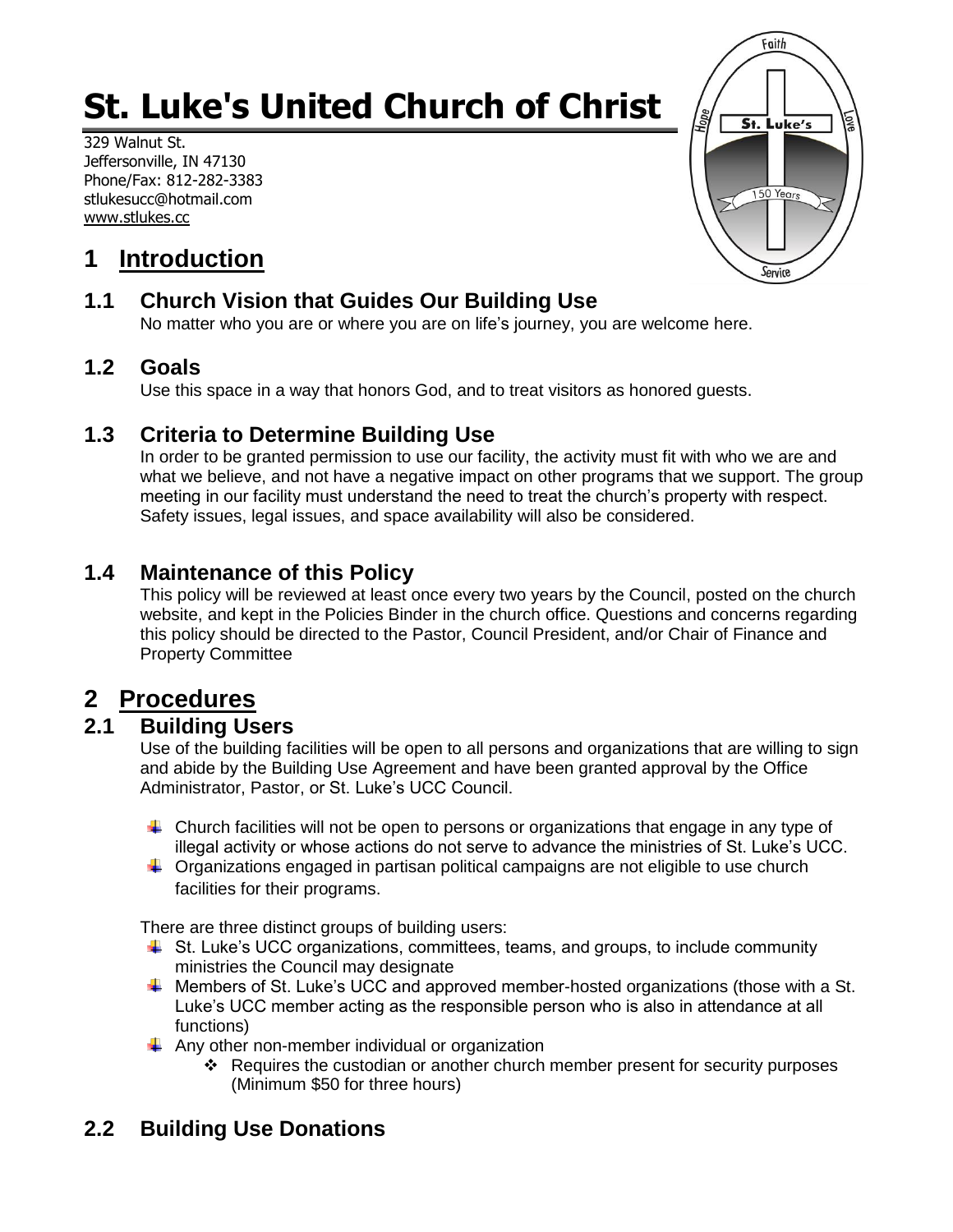Donations for building use are based upon the type of user:

- $\ddot{+}$  Building use will be free of charge for St. Luke's UCC organizations, committees, teams, and groups.
- $\downarrow$  St. Luke's UCC will accept donations as posted to defray utility and janitorial costs and/or to advance the ministries of St. Luke's UCC when members of St. Luke's UCC and approved member-hosted organizations use the building.
- $\downarrow$  All other approved non-member individuals or organizations who wish to use the church facilities will be asked specifically to make a donation in accordance with the donation table below. The donation is intended to cover expenses for heating, air conditioning, and maintenance.
- $\overline{\phantom{a}}$  See Appendix A for recommended Fee Structure.

### **2.3 Scheduling and Reserving the Building**

The St. Luke's UCC Office Administrator will coordinate building use reservations on a central calendar and will ensure that no conflicts exist with scheduled events. Worship and ministry activities will always have precedence over other building use. If a scheduled activity conflicts with a worship or ministry activity, the Office Administrator will notify the person responsible for the activity. Otherwise, the building will be scheduled on a first come, first served basis.

- $\ddot{\bullet}$  St. Luke's UCC organizations, committees, teams, and groups can schedule building use by contacting the Office Administrator.
- All other individuals and organizations (member or non-member) can schedule the church facilities by checking building availability with the Office Administrator and completing and signing a Building Use Agreement (Appendix B). The Building Use Agreement must be on file in the church office. A copy of this form will be provided to the person requesting the facilities. No other agreements, verbal or implied, will be binding on either party except by written amendment signed by the user and St. Luke's United Church of Christ.

In the event that an urgent worship or ministry need (i.e. a funeral) arises that conflicts with a scheduled activity, the church reserves the right to cancel that scheduled activity if no other option is available. This happens rarely, and we will make every effort to avoid conflicts.

## **2.4 General Guidelines for Use of Facility.**

- All outside groups or persons requesting use of church facilities must also have and adhere to Safe Church Policy (Appendix C) regarding minors. A minimum of 2 adults must be present at all times. This form should be signed and turned in with the Building Use Agreement.
- $\downarrow$  No smoking is allowed in the building, and no alcohol may be served.
- $\ddotplus$  Activities and programs are limited to the space assigned/requested.
- $\ddot{\bullet}$  St. Luke's is not responsible for items lost or stolen. All unclaimed items will be kept for a short period of time and then donated to a worthy organization.
- $\ddot{\phantom{1}}$  Decorations which may cause damage to our facility are prohibited.
- $\ddot{\phantom{1}}$  Conduct of all persons attending event/programs are expected to be respectful of the property, maintaining noise levels that respect others in adjoining spaces.
- $\downarrow$  A security code will be given to each group who uses the building, along with instructions for getting in the building and unlocking the doors.
- $\ddot{\phantom{1}}$  The user will be held responsible for any damage done to church property. The user assumes liability for injuries to persons attending the event and for damages or loss of user's property.

## **2.5 Catering**

St. Luke's UCC does not offer catering services to individuals or organizations using the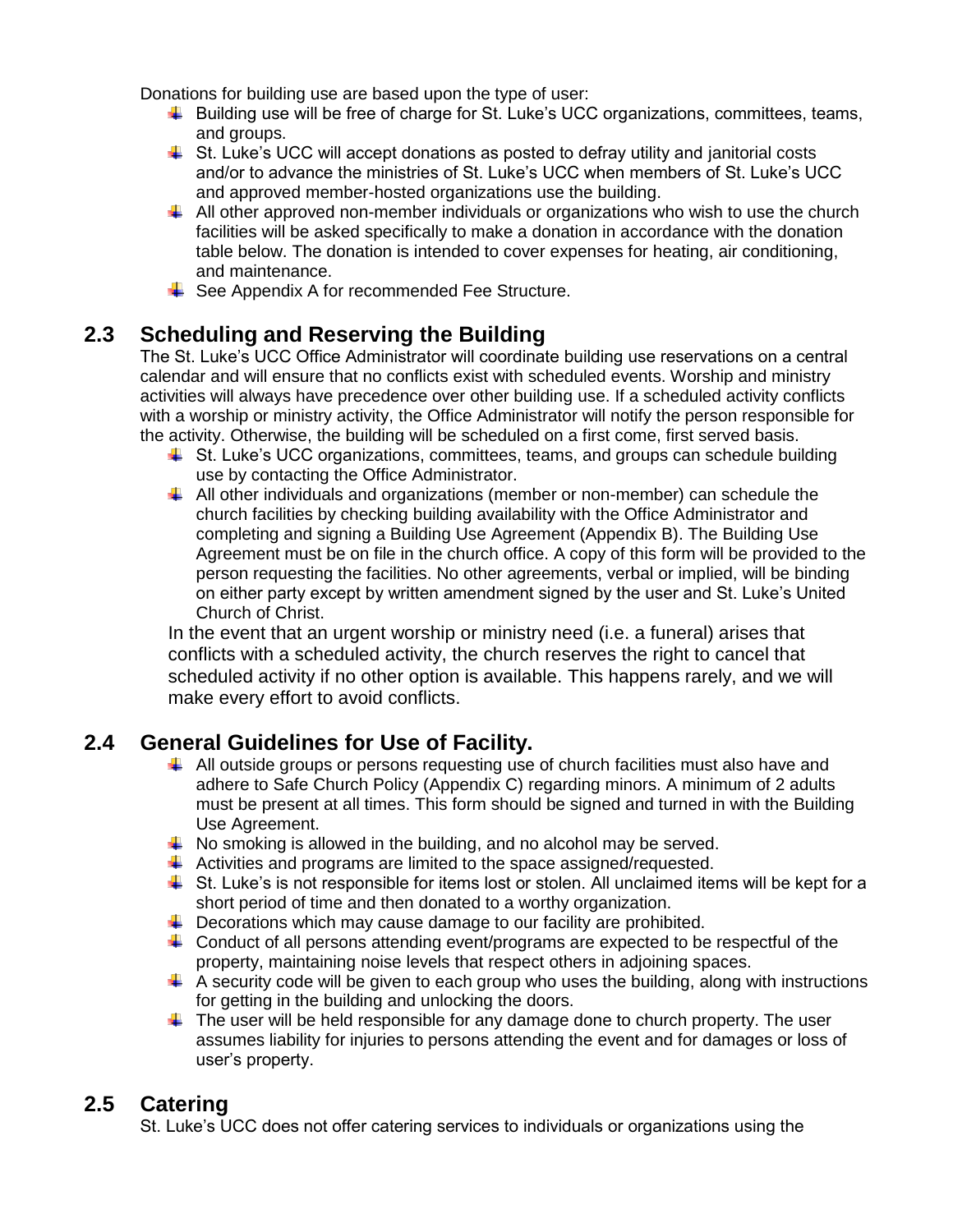facilities. However, outside catering may be obtained provided that all Building Use Agreement guidelines are met and the Office Administrator has approved the serving locations.

## **2.6 Departure Checklist and Contact List**

The Departure Checklist (Appendix D) and Building Use Contact List (Appendix E) will be attached to the signed copy of the Building Use Agreement that is given to the person who will be using the facility.

#### **2.7 Kitchen Use**

Any St. Luke's UCC organization, committee, team, or group that uses the kitchen must abide by the Kitchen Use Guide, which is in a binder in the kitchen at all times.

- $\downarrow$  Please clean up any messes, and throw away all trash.
- $\downarrow$  Make sure that all dishes and utensils are clean and put away.
- $\ddot$  Make sure all appliances have been turned off, and all refrigerator doors are firmly closed.
- $\ddot{+}$  Please don't use any appliance if you haven't been instructed on its use.

#### **2.8 Other**

The St. Luke's UCC Council reserves the right to restrict or revise the use of the church facilities at any time without notice.

Other than being identified as an event location, use of the church name (St. Luke's United Church of Christ (UCC)) in affiliation with any activity not sponsored by the church but held on the church property or in the church buildings is to be requested by the organizers, presented to and approved by the Church Council.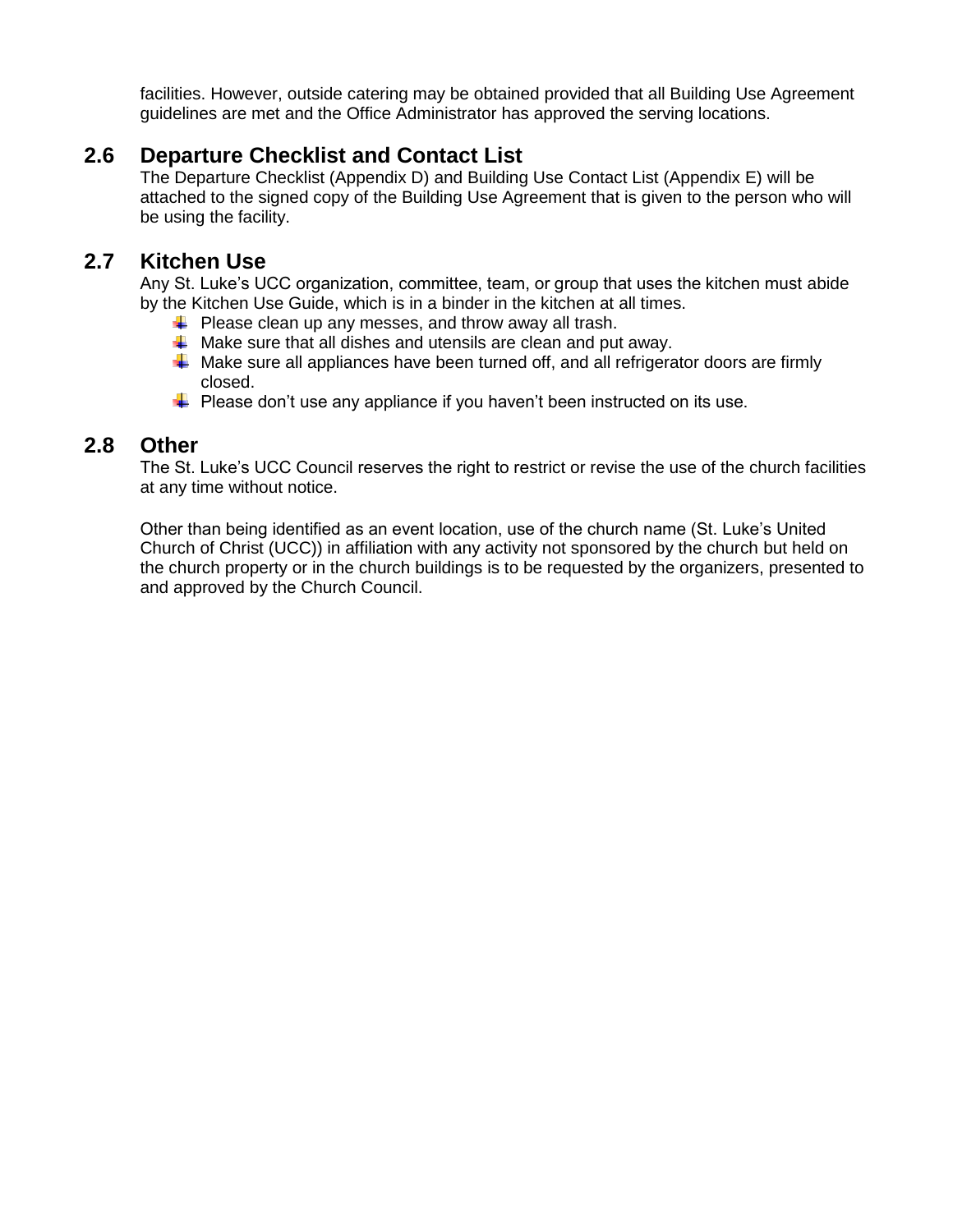# **Appendix A**

#### **St. Luke's UCC Fee Structure**

| Room                        | <b>Members</b>                  | Non-Members                    |
|-----------------------------|---------------------------------|--------------------------------|
| <b>Watson Hall</b>          | $$65/4$ hours + \$15/hour over  | $$75/4$ hours + \$20/hour over |
| Watson Hall and Kitchen     | $$150/4$ hours + \$15/hour over | \$200/4 hours + \$20/hour over |
| <b>Blankenbeker Room</b>    | \$20/hour (2 hour minimum)      | \$25/hour (2 hour minimum)     |
| Multipurpose Room (no meal) | \$20/hour (2 hour minimum)      | \$25/hour (2 hour minimum)     |
| Multipurpose Room (meal)    | \$100                           | \$125                          |
| <b>Welcome Area</b>         | $$40/4$ hours + \$15/hour over  | \$50/4 hours + \$20/hour over  |

There is no charge for members for use of the Sanctuary. All sanctuary use requests will be approved on a case by case basis. Separate Wedding Policy and Funeral Policy brochures are available.

*\*In addition to these fees, all building use not hosted by a church member requires a \$50 custodial fee to cover the cost of set up, clean up and care during your event. This fee may be waived by the Pastor and Council for ongoing groups who handle their own set-up and clean up.*

- $\ddot{\phantom{1}}$  There is a \$100 deposit for any event involving food or an unusual setup, in addition to the room use fee. This deposit will be refunded in full if the space is left as found, in acceptable condition, with all decorations down, trash removed in the building and the parking lot/grounds, no big messes, floors not in need of total cleaning, no breakage, no doors or windows left open/unlocked, no usage of items or areas which were not part of the agreement, etc.
- $\downarrow$  No amplified music or other loud noise is allowed after 10 p.m. due to city noise regulations, and music should be moderated at all times with respect to our neighbors.
- $\ddot{\phantom{1}}$  Community groups to be hosted by the church for regular meetings must be approved by the Pastor, Church Administrator or Church Council, may have limited room use fees, and are still asked to contribute towards custodial and utility costs.

ALL REQUESTS ARE SUBJECT TO REVIEW BY THE COUNCIL.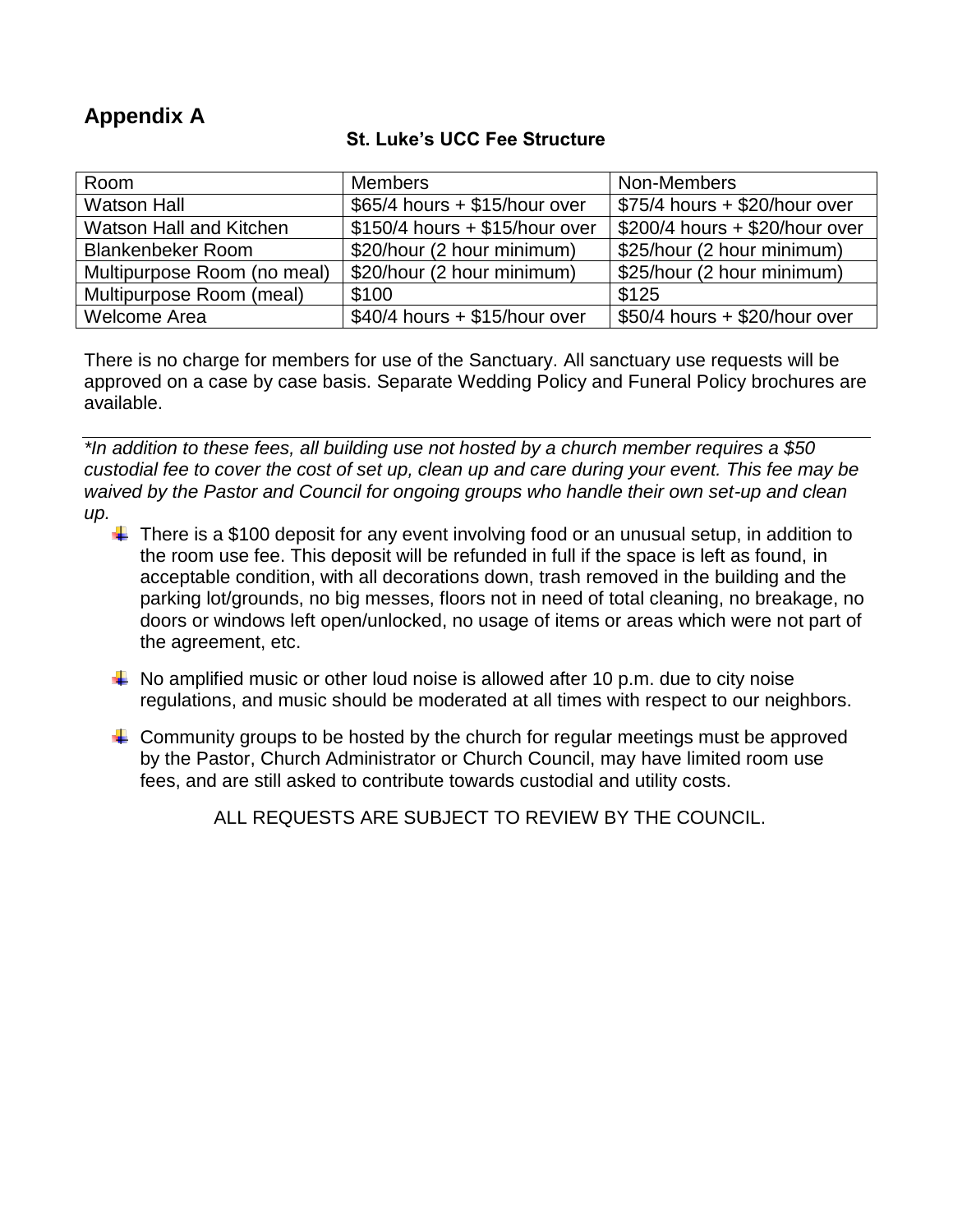# **Appendix B**

#### **Building Use Agreement**

This form is to be completed by the person responsible for any event held at St. Luke's UCC which is not sponsored by the church or one of its groups. Availability of the facility must be confirmed with the Church Administrator. This form must be turned in at least a week before your event, and will be kept on file in the church office.

| Will you need tables and chairs set up?_____If so, how many?_____________________                                                                                                                                |
|------------------------------------------------------------------------------------------------------------------------------------------------------------------------------------------------------------------|
| Will you need to use the kitchen?____________If so, what will it be used for (beverages, snacks,                                                                                                                 |
|                                                                                                                                                                                                                  |
|                                                                                                                                                                                                                  |
|                                                                                                                                                                                                                  |
| ,我们也不会有什么。""我们的人,我们也不会有什么?""我们的人,我们也不会有什么?""我们的人,我们也不会有什么?""我们的人,我们也不会有什么?""我们的人                                                                                                                                 |
| I agree to furnish the church with a copy of insurance policy/rider for \$1,000,000 in liability insurance. I<br>also agree to pay St. Luke's United Church of Christ ______________, as agreed.                 |
| St Luke's UCC agrees to provide church facilities as they are. I/We agree to abide by the expectations<br>spelled out in this document, and to complete the departure checklist and sign the Safe Church Policy. |

I/We agree to hold St. Luke's UCC, congregational members, Church Council, and church employees harmless and free of any claims of liability which may result from any injury or loss of property. I/We agree to accept full responsibility for any such claims from persons in attendance at this event. I/We agree to be liable for any damages or incident which may occur in connection with this event.

| Signature:   | Date:                    |
|--------------|--------------------------|
| Approved by: | Date:                    |
|              | St. Luke's UCC           |
|              | 329 Walnut St.           |
|              | Jeffersonville, IN 47130 |
|              | (812) 282-3383           |

[stlukesucc@hotmail.com](mailto:stlukesucc@hotmail.com)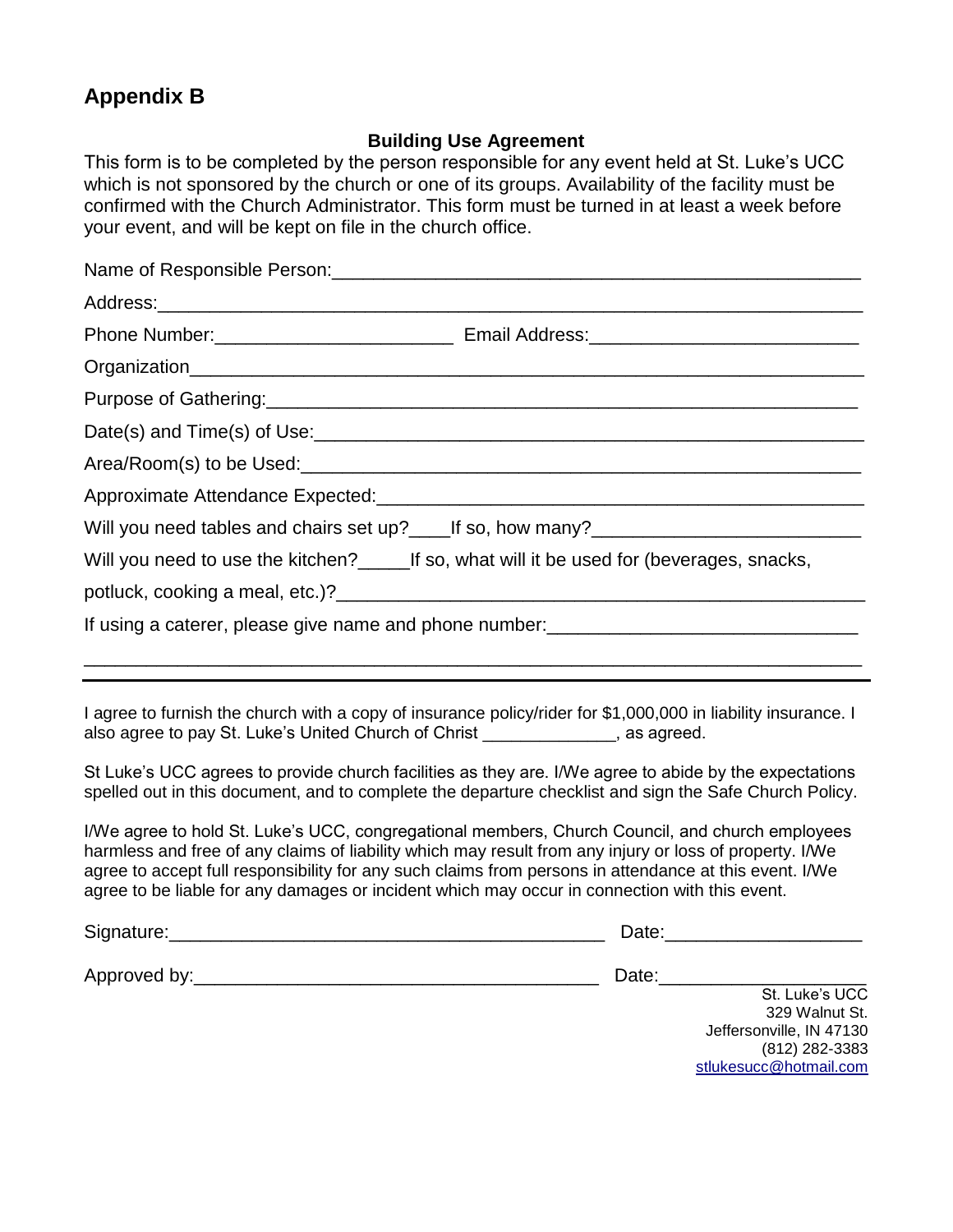# **St. Luke's United Church of Christ**

329 Walnut Street Jeffersonville, IN 47130 Phone/Fax 812.282.3383 e-mail: stlukesucc@hotmail.com

# **"Safe Church" Policy for Working with Children and Youth**

St. Luke's United Church of Christ strives to be a safe place for children, youth and adults, through which the Christian life is exemplified. We pledge to uphold the personal worth and safety of all persons involved in our activities, and to guard participants and leaders against any form of harassment or abuse. In the interest of fulfilling these goals, all group leaders and teachers, volunteer or staff, will follow these policies:

#### **I. All Christian groups and classes practice following Jesus.**

- A. Activities will emphasize encouragement, belonging and esteem.
- B. Group experiences will involve worship, recreation, and service being the Church now.
- C. Leaders will model respect for all people.

#### **II. Respect is earned and mutual.**

- A. Exhibit dependability and consistency.
- B. Practice cooperation among adult leaders.
- C. Take the thoughts and feelings of youth/children seriously.

#### **III. Every situation is a** *teaching situation***.**

- A. Teach leadership and community living.
- B. Refrain from profanity and from sharing private/adult information.
- C. Alcohol, tobacco, or controlled substances are not to be used in the presence of youth or children during church activities. (Smoking must be done apart from the group. The pastor or president must be advised if a leader is taking prescribed medication which might affect mood or alertness.)

#### **IV. In every situation,** *you are the adult***, responsible for other people's children and youth.**

- A. Our purpose is to meet the needs of youth and children, and to model Christian behavior.
- B. Consider safety in all activities.
- C. **Always** call parents with medical concerns.
- D. **Never** hit or humiliate a young person.
- E. **Never** share sexual ideas or experiences.
- F. **Never** touch a child or youth in areas normally covered by underwear or a bathing suit, except in the case of extreme medical emergency. "Arm around the shoulder" hugs are best. Either ask permission or let the young person initiate any full embrace. Tickling and back/shoulder rubs are strongly discouraged.
- G. Observe a **"two adult"** rule at all times. Make private conversations safe by open doors/space.
- H. Report any suspicious or abusive behavior to the pastor or president immediately. All leaders must follow the **"mandated reporter"** statute of the State of Indiana, which states that **any person** who suspects child abuse or neglect is required to report to law enforcement authorities.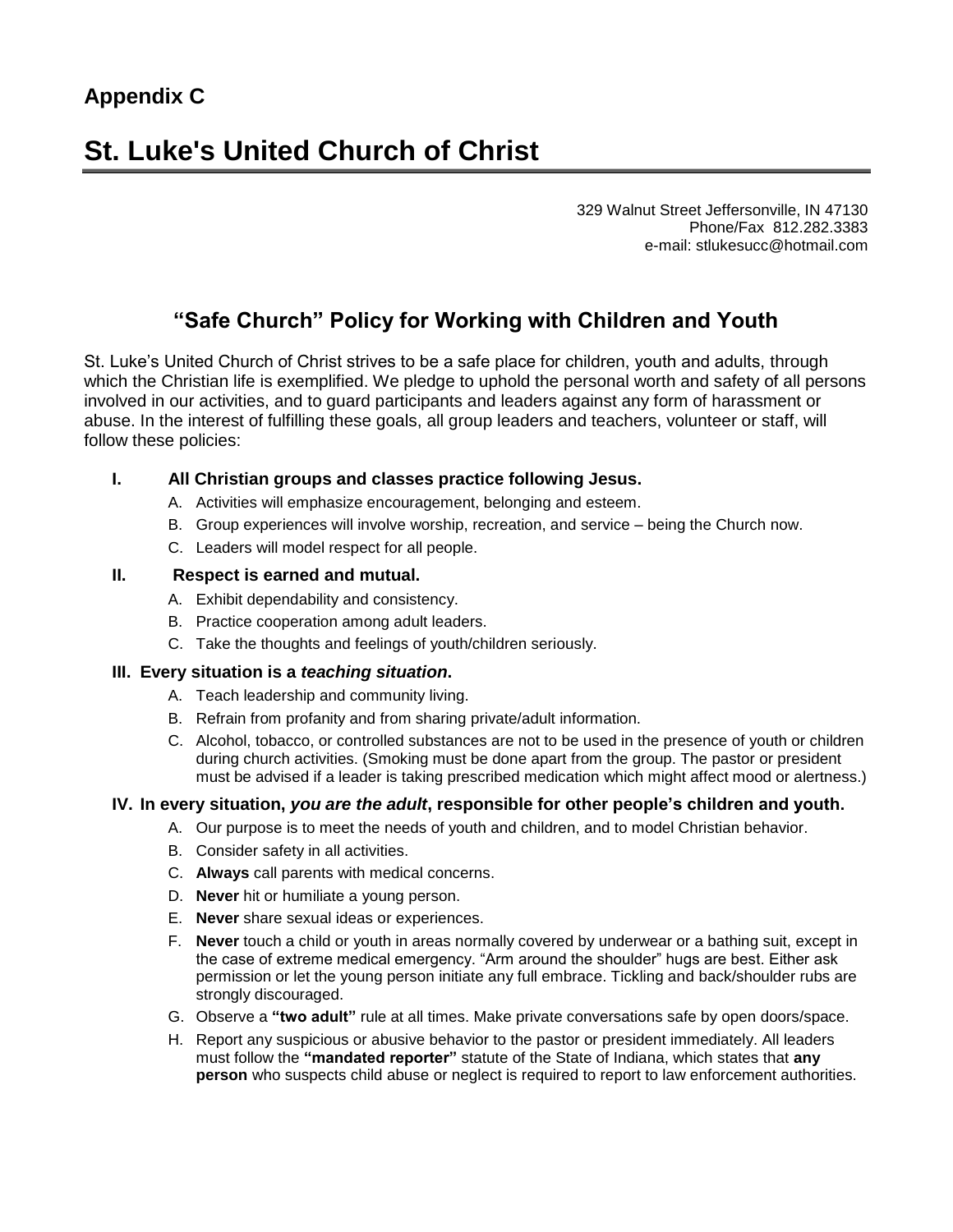#### **V. Documentation of Leaders and Participants**

- A. **Application/Disclosure Forms** are required for all people working with children or youth. These forms must be renewed annually, and will be managed by the pastor and president. Those who do not complete or pass the background check will not be allowed to serve in a leadership role with children or youth.
- B. A Medical History & Consent Form must be on file for each participant, renewed annually and signed by the guardian(s) of each youth or child. An additional form for Health Care Power of Attorney must be completed and notarized for any out-of-town activity.

\_\_\_\_\_\_\_\_\_\_\_\_\_\_\_\_\_\_\_\_\_\_\_\_\_\_\_\_ \_\_\_\_\_\_\_\_\_

I have read and understood St. Luke's "Safe Church" policies and procedures, and I agree to abide by them in all my activities with children, youth and adults.

Signature Date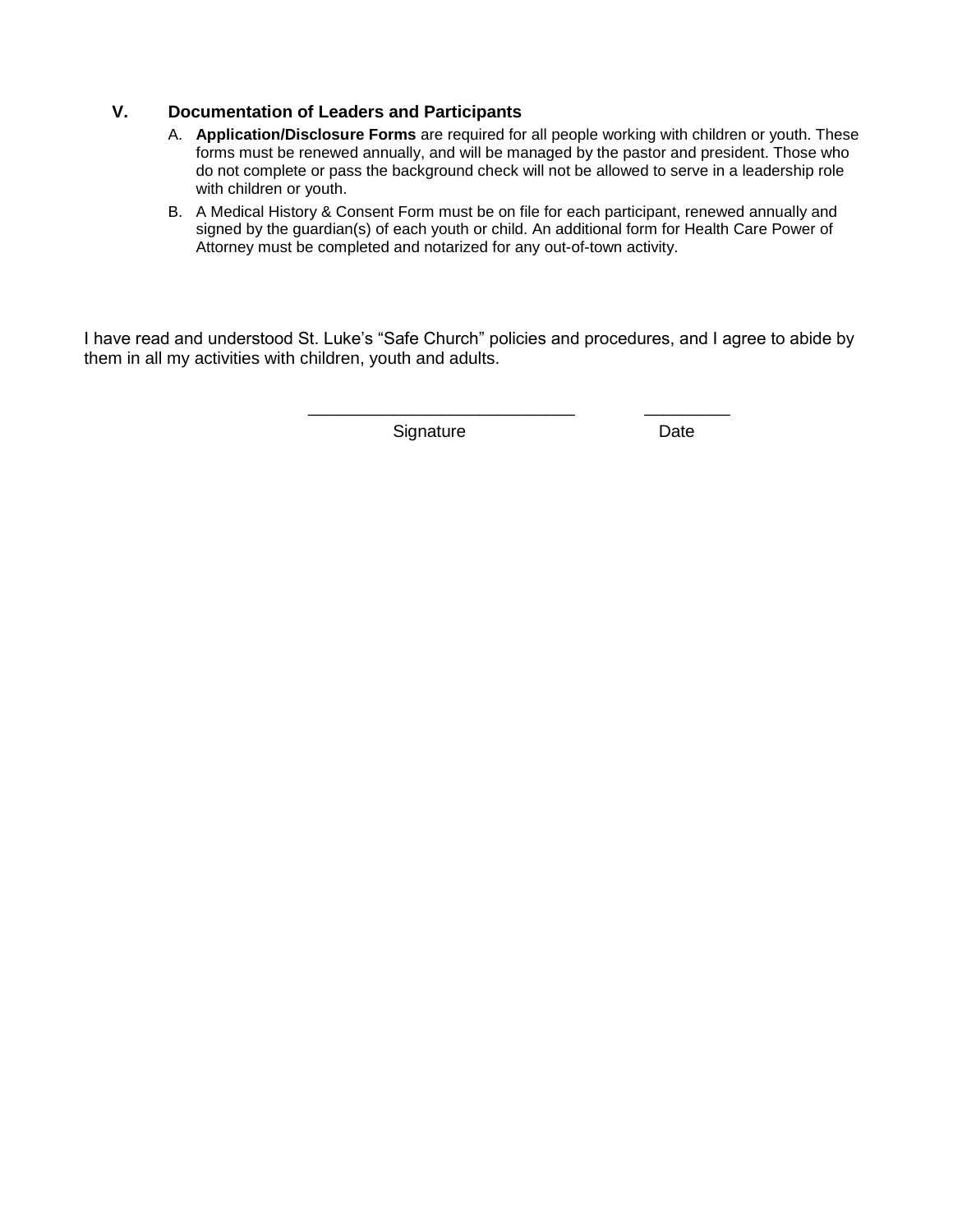# **Appendix D**

#### **Departure Checklist**

In accordance with the Building Use Agreement, any individuals or organizations approved to use the facilities at St. Luke's UCC must complete all items on this Departure Checklist prior to leaving the facility.

- Clean up any spills or messes.
- **EXECUTE:** Pick up all trash from floors, including bathrooms.
- \_\_\_\_\_\_\_\_ Wipe off any tables that were used.
- Return all tables, chairs, and items that were used to the arrangement and position where they were found.
- **EXECUTE:** Check to see that all faucets have been turned off.
- If the kitchen was used, make sure all appliances are turned off, refrigerator doors are closed, all dishes are washed, and all items are put away.
- Return all cleaning supplies to their storage areas.
- Remove all items brought to the building, including leftover food.
- Remove all trash generated by your group. Trash cans are available on the far side of the parking lot, by the alley.
- **Example 20** Make sure all lights are turned off.
- Lock all outside doors.
- Make any necessary calls to the Building Use Contact List for any problems or emergencies.